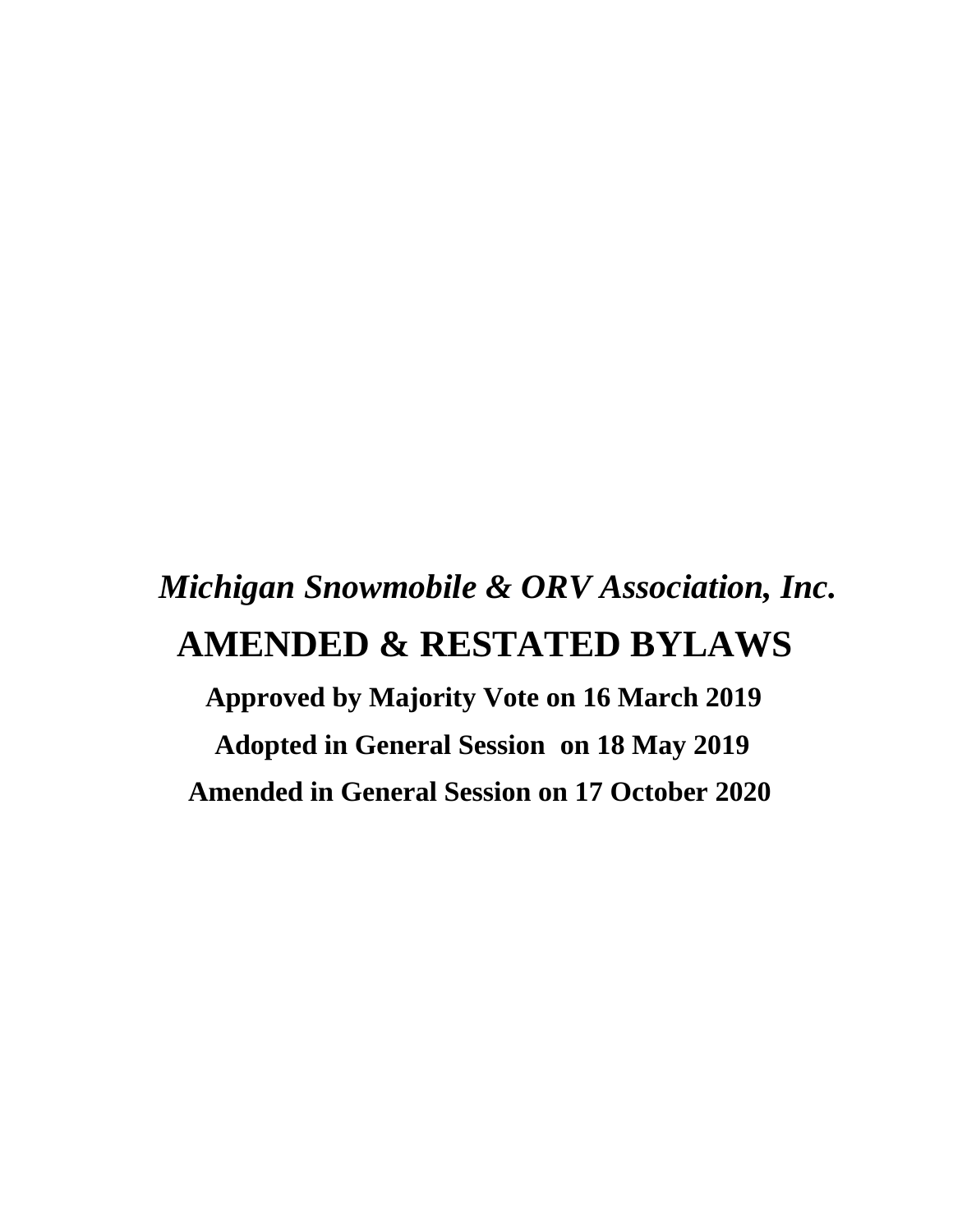## **ARTICLE I – NAME, PURPOSE, AND FISCAL YEAR**

- **Section 1** The name of this non-profit association, organized under and within the laws of the State of Michigan shall be the Michigan Snowmobile & ORV Association, hereafter, (the "**Association**").
- **Section 2** This Association is organized for the promotion of social welfare within the meaning of Section 501(c)(4) of the Internal Revenue Code of 1986, as amended, or any corresponding section of any future federal tax code (the "Code"), which purposes shall include:
	- To develop common appreciation, understanding, and knowledge of the sport of snowmobiling and ORV riding in the State of Michigan, including best practices regarding safety, maintenance, and operation of snowmobiles and ORVs;
	- To maintain and enhance the motorized trails located in the State of Michigan;
	- To facilitate the distribution and exchange of information regarding the sport of snowmobiling and ORV riding for both snowmobile and ORV riding enthusiasts in the State of Michigan and for the public in general, including without limitation, matters pertaining to general knowledge of both sports, best practices regarding safety, motorized trail conditions, and proposed action by state and federal governments;
	- To advocate for the rights of the community of Michigan snowmobilers and ORV riders, and advise state and federal lawmakers and Department of Natural Resource and other government officials on policy issues affecting the community of Michigan snowmobilers and ORV riders;
	- To support any and all nonprofit organizations operating within the State of Michigan and groups of individuals that share common interest with the community of Michigan snowmobilers and ORV riders, including without limitation those involving walkers, hikers, cyclists, skiers, equestrians, hunters, other snowmobilers and ORV riders, and other users of state and national parks and outdoor trails, as long as it is in the best interest of the community of Michigan snowmobilers and/or ORV riders to do so;
	- To engage in any other activity within the purposes for which nonprofit corporations may be incorporated under the Michigan Nonprofit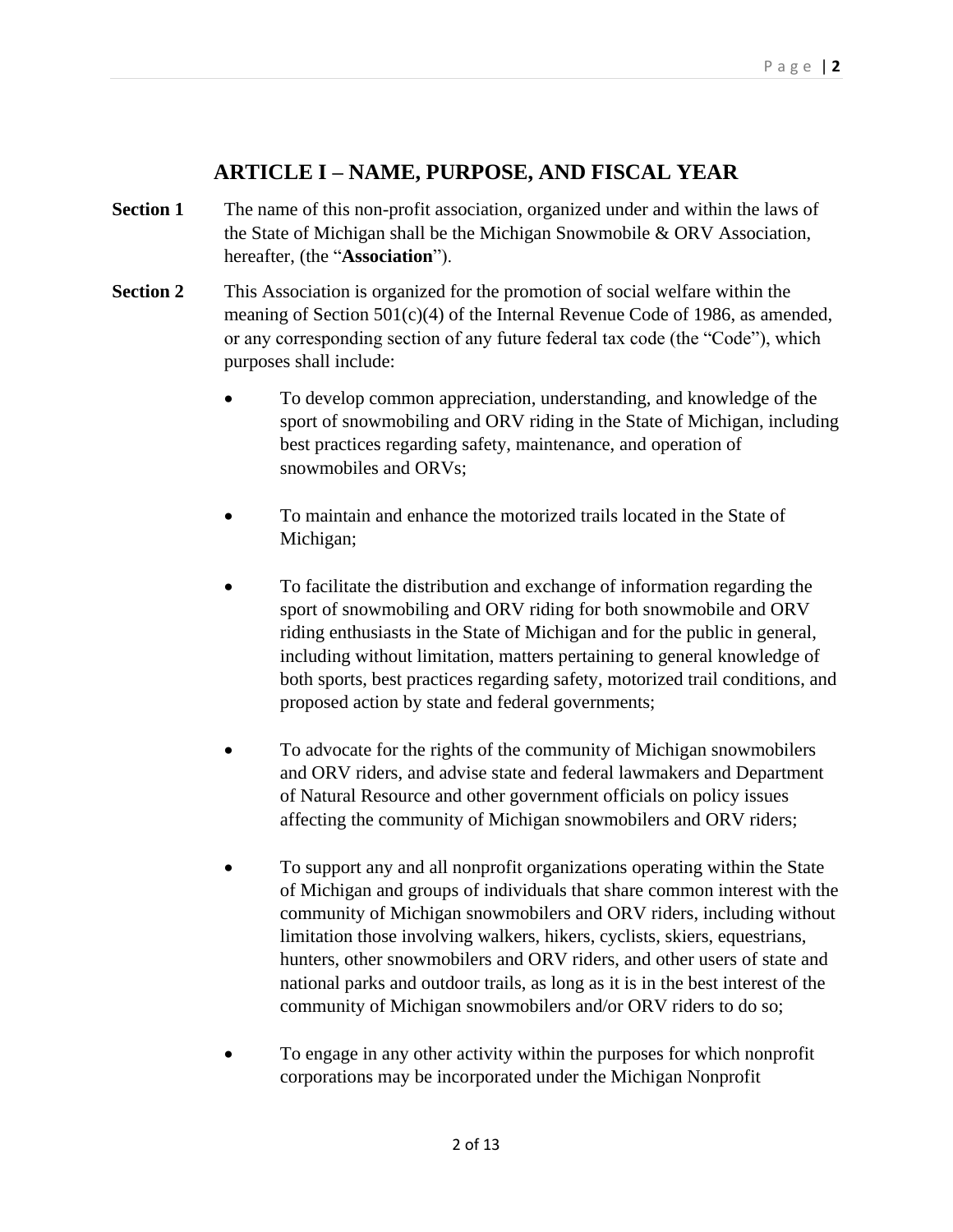Corporation Act that serves the interest of the Michigan snowmobile and/or ORV communities.

- **Section 3** For these purposes, this Association shall have the power to take and hold, by bequest, device, gift, grant, purchase, lease, or otherwise, any property real or personal, tangible or intangible, or any undivided interest in such property, without limitations as to amount of value, and to sell, convey, or otherwise dispose of any such property, and to invest, reinvest, or deal with the principal, or the income from such property in such manner as, in the judgment of the Directors, will best promote the purpose of the Association without limitation, except such limitations, if any, as may be contained in the instrument under which such property is received, the Articles of Incorporation, the bylaws of this Association, or any applicable laws.
- **Section 4** At all times the following shall operate as conditions restricting the operations and activities of the corporation:
	- No part of the net earnings of the corporation shall inure to the benefit of, or be distributable to its members, directors, trustees, officers, or other private persons, except that the corporation shall be authorized and empowered to pay reasonable compensation for services rendered and to make payments and distributions in furtherance of the purpose set forth in the purpose clause hereof.
	- The corporation shall not participate in or intervene in (including by publication or distribution of statements), any political campaign on behalf of, or in opposition to, any candidate for public office.
	- Notwithstanding any other provision of this document, the corporation shall not carry on any other activities not permitted to be carried on (a) by an organization exempt from federal income tax under Section 501(c)(4) of the Code.
- **Section 5** The fiscal year of the Association shall commence on the first  $(1<sup>st</sup>)$  day of January and end on the thirty-first  $(31<sup>st</sup>)$  day of December of each year.

## **ARTICLE II – MEMBERSHIP AND CLASSIFICATION**

**Section 1** Membership in this Association shall consist of eight (8) categories: Snowmobile Clubs, ORV Clubs, Combination Clubs, Commercial, Individual, Family, Life, and Honorary, each of which shall have the voting and other rights, and shall pay the dues and perform such other obligations, as described in these bylaws.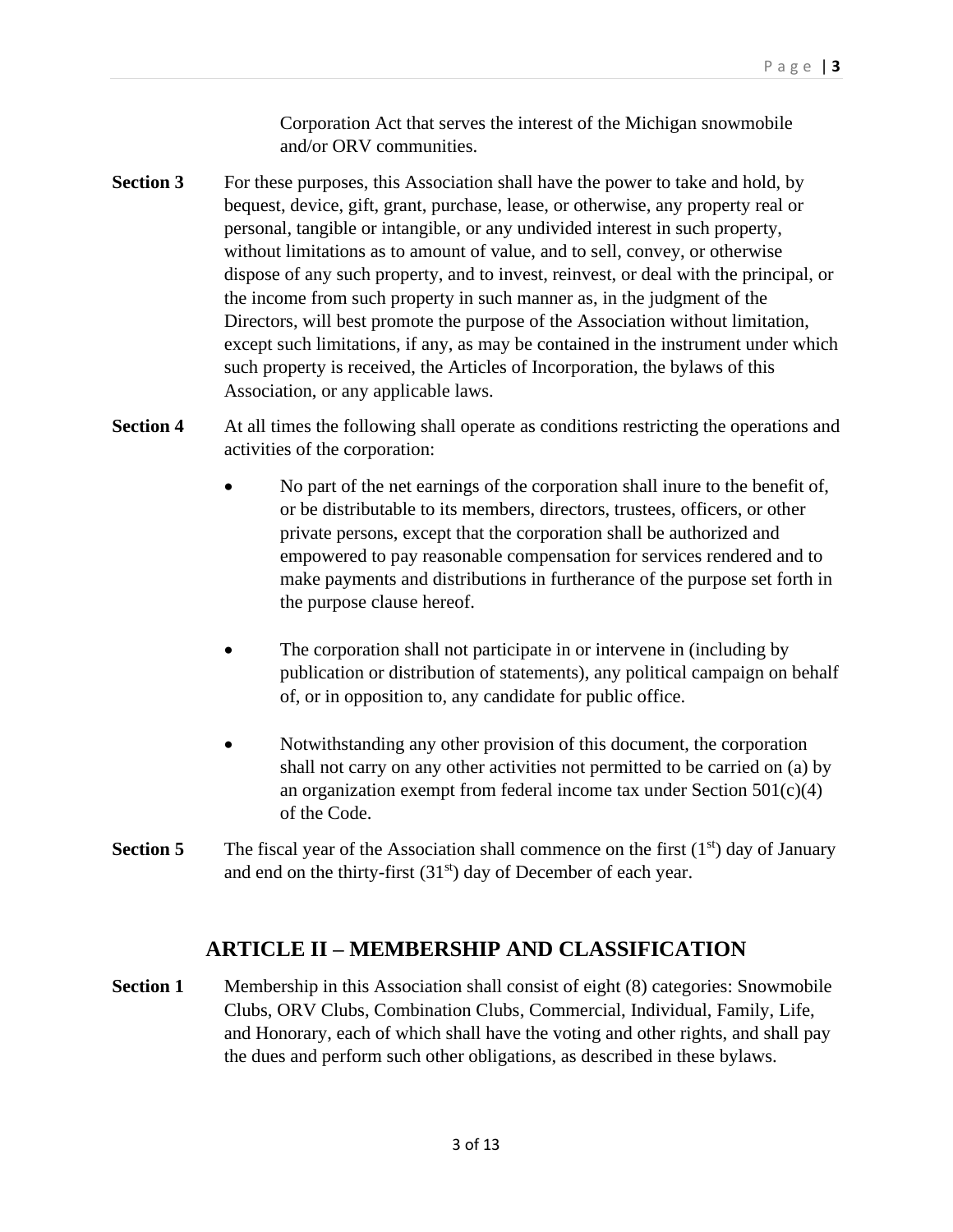- (a) **Snowmobile Club Membership:** Any club whose primary activity relates to snowmobiling that consists of five (5) or more persons, which operates within an organized, approved set of bylaws, and who is an active, paid up member of the Association.
- (b) **ORV Club Membership:** Any club whose primary activity relates to ORVs that consists of five (5) or more persons, which operates within an organized, approved set of bylaws, and who is an active, paid up member of the Association.
- (c) **Combination Club Membership.** Any club whose primary activity relates to a combination of snowmobiling and ORVs that consists of five (5) or more persons, which operates within an organized, approved set of bylaws, and who is an active, paid up member of the Association.
- (d) **Commercial Membership:** Any business concern that decides to support this Association with its membership and agrees to comply with the bylaws, precepts and ethics of this Association.
- (e) **Individual Membership:** Any person which desires membership and representation by this Association and agrees to comply with the bylaws, precepts and ethics of this Association.
- (f) **Family Membership:** Any family consisting of a maximum of two (2) adults at, or over, the legal Michigan voting age that desires membership and representation by this Association and agrees to comply with the bylaws, precepts and ethics of this Association.
- (g) **Life Membership:** Any individual may become a Life Member by petition to, and acceptance by, the Board of Directors and payment of the proper fee to the Association Treasurer. A Life Member shall not be subject to further membership dues, and shall have all the benefits and privileges of any individual membership as long as he/she shall live, and as long as he/she agrees to comply with the bylaws, precepts and ethics of this Association.
- (h) **Honorary Membership:** Any honorary membership may be designated by the Board of Directors of this Association. Honorary members shall not pay dues, shall be without a vote, and shall not be eligible to hold office.
- **Section 2** For the purposes of managing of this Association and providing equitable representation of all geographic areas, the State of Michigan shall be split into three "**Regions,**" each Region shall be split into three "**Districts,**" and the number of delegates serving on the Board of Directors from each District shall be limited pursuant to the provisions of Article III.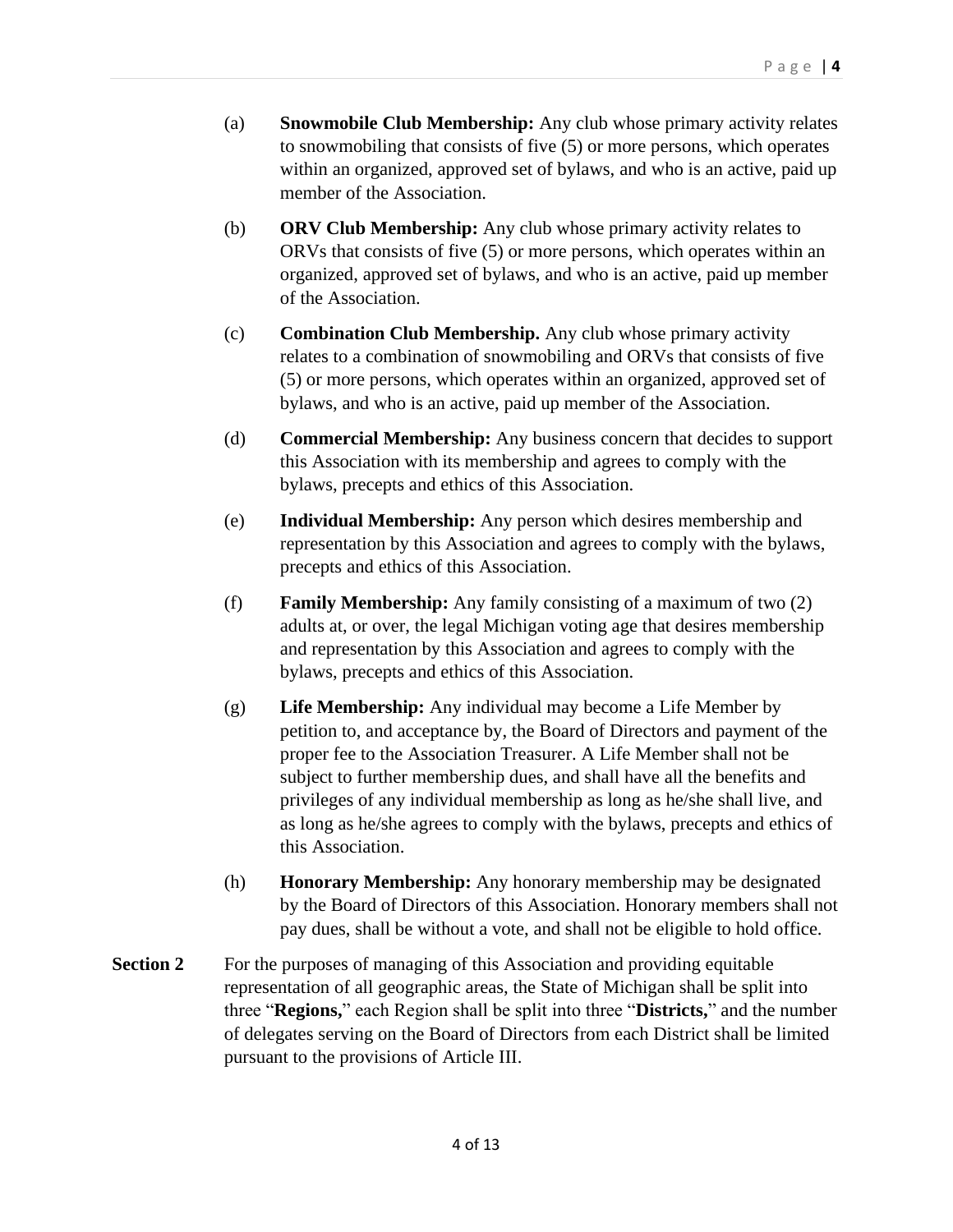**Section 3** The three Regions shall be (1) Upper Peninsula, (2) Northern Lower Peninsula, and (3) Southern Lower Peninsula. The Northern Lower Peninsula and Southern Lower Peninsula shall be split along the southern county lines starting of Mason, Lake, Osceola, Clare, Gladwin, and Bay counties and the northern boundary of Tuscola and Huron counties.

**Section 4** The boundaries of each District shall be determined by the Board of Directors.

## **ARTICLE III – BOARD OF DIRECTORS**

- **Section 1** Management of this Association shall be vested in the Board of Directors, which shall be comprised of no more than 81 delegates elected or appointed by all the Snowmobile Clubs, ORV Clubs, Combination Clubs, and Commercial, Individual, Family, and Life members as provided in this Article, plus the President and Immediate Past President (if they are not already members of the Board of Directors).
- **Section 2** Snowmobile Clubs may elect or appoint up to two (2) delegates per District. Each Snowmobile Club shall submit the names of the delegates so elected or appointed, along with annual Snowmobile Club dues and the names of the five (5) minimum persons described in Article II, Section 1, Subsection (a). Upon receipt thereof, the Association shall place the two (2) delegates on roster for the purposes of voting and holding office.
- **Section 3** ORV Clubs may elect or appoint up to two (2) delegates per District. Each ORV Club shall submit the names of the delegates so elected or appointed, along with annual ORV Club dues and the names of the five (5) minimum persons described in Article II, Section 1, Subsection (b). Upon receipt thereof, the Association shall place the two (2) delegates on roster for the purposes of voting and holding office.
- **Section 4** Combination Clubs may elect or appoint up to two (2) delegates per District. Each Combination Club shall submit the names of the delegates so elected or appointed, along with annual Combination Club dues and the names of the five (5) minimum persons described in Article II, Section 1, Subsection (c). Upon receipt thereof, the Association shall place the two (2) delegates on roster for the purposes of voting and holding office.
- **Section 5** Only one (1) Commercial member may serve as delegate per District. Any Commercial member seeking status of delegate shall petition the Association office to have their request published in the Association magazine and if no dispute is lodged against such Commercial member for said position over for a period of thirty (30) days then the Board of Directors shall vote to either accept or deny the petition. Upon acceptance, each Commercial member shall submit the name to the Association to be placed on the Association roster for the purpose of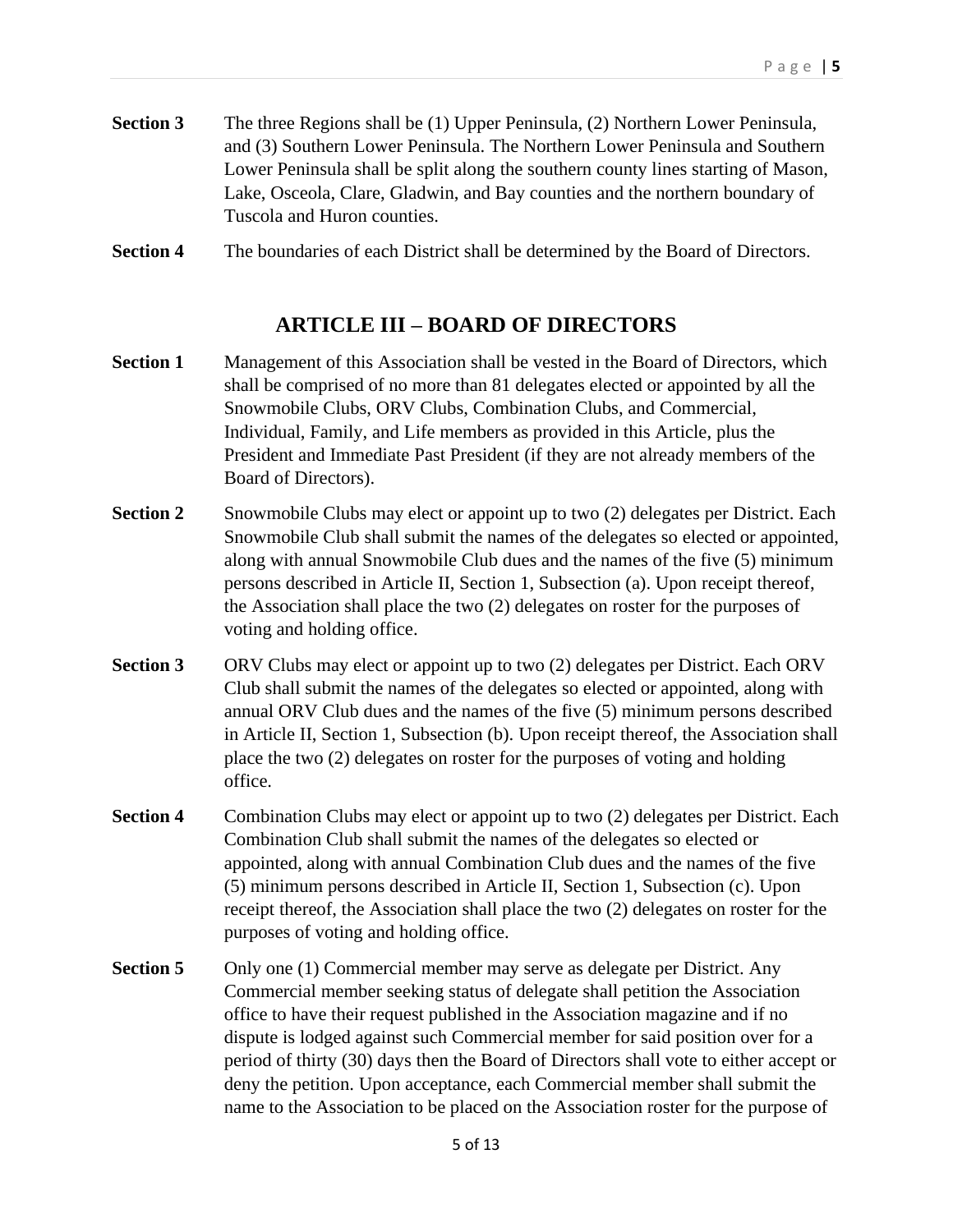voting and holding office, along with annual Commercial Membership dues, and upon receipt thereof, the Association shall place such delegate on the roster for the purposes of voting and holding office.

- **Section 6** Only two (2) Individual, Family, or Life members may serve as delegate per District. Any Individual, Family, or Life members seeking status of delegate shall petition the Association office to have their request published in the Association magazine and if no dispute is lodged against such member for said position over for a period of thirty (30) days then the Board of Directors shall vote to either accept or deny the petition. Upon acceptance, each such Individual, Family, or Life member shall submit their name to the Association to be placed on the Association roster for the purpose of voting and holding office, along with annual Individual, Family, or Life Membership dues, as applicable, and upon receipt of thereof, the Association shall place such delegate on the roster for the purposes of voting and holding office.
- **Section 7** Two eligible members from each District shall be selected to serve as Alternates to elected delegates of any membership category requesting to be excused from a duly scheduled meeting of the Board of Directors. The Alternates shall not be from the same membership category, shall not hold office, nor sit on the Board of Directors, and may cast a vote only in the absence of the delegate they are substituting for.
	- (a) All Alternates must be members of the Michigan Snowmobile & ORV Association with current dues paid.
- **Section 8** The Board of Directors may employ whatever personnel they deem necessary, and for which funds are available, to aid in the management of this Association, and may authorize the expenditure of Association funds in any other manner in the proper furtherance of the purpose of this Association.
- **Section 9** Ten percent (10%) of the members of the Board of Directors shall constitute a quorum for the transaction of Association business.
- **Section 10** All delegates must have a current paid and qualified membership in this Association.
- **Section 11** Any delegate, elected or appointed, under this Article that misses three (3) consecutive Board of Directors meetings without due cause shall be removed from the Board. Requests to be excused (with due cause) must be received by the Secretary prior to the day preceding the scheduled meeting. Due cause for missing any regularly scheduled meeting shall be determined by the Executive Board of this Association on a case-by-case basis with regard to maintaining eligibility on the Board of Directors.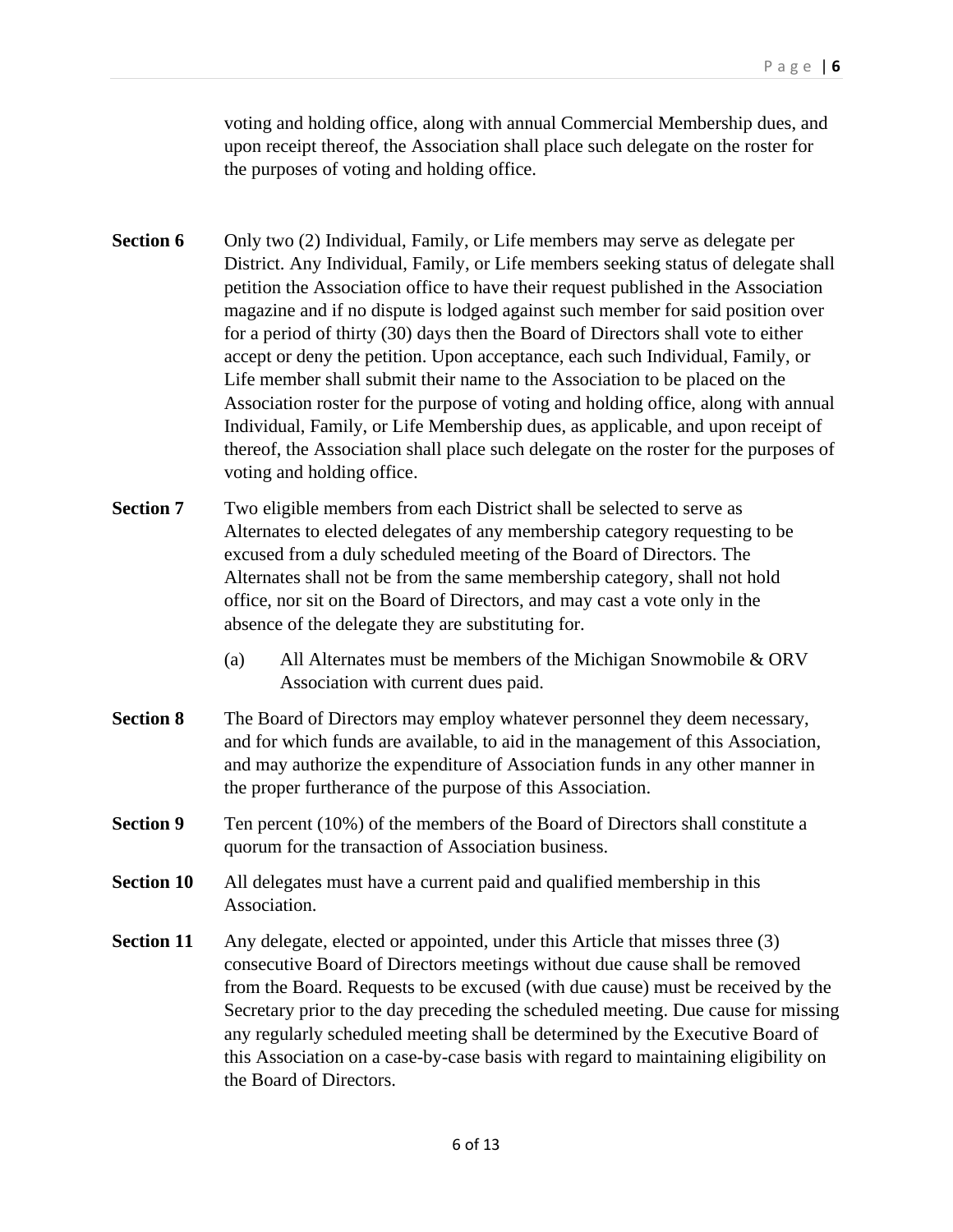**Section 12** All Past Presidents may be authorized to remain on the Board of Directors at the will of the Board, may perform any and all duties as may be assigned or required regardless of in which the Past President may reside, and may make motions at Association meetings, but are not entitled to a vote at any Association meetings. All Past Presidents shall be eligible to serve as a delegate to the Board of Directors pursuant to the other provisions of this Article and if elected to serve as a delegate, he/she must comply with all prerequisites applicable to all other delegates, except the Immediate Past President, whose responsibilities to the Board of Directors shall remain unchanged.

## **ARTICLE IV – OFFICERS**

**Section 1** The Officers of the Association shall be: President; Vice President; Secretary; and Treasurer.

> They shall be elected from the current or past members of the Board of Directors by the general membership present at the annual meeting of this Association. These Officers, joined by the Immediate Past President, shall constitute the Executive Board of the Association.

- (a) The current elected President and Vice President shall not be from the same District nor the same delegate category as defined in Article III, Sections 2 through 6 of the bylaws.
- **Section 2** All Officers shall take office on the first  $(1<sup>st</sup>)$  day of the new fiscal year and shall hold office for the term of one (1) year, or until their successors have been elected and qualified.
- **Section 3** Term Limits:
	- (a) The President and Vice President shall not hold the same office for more than four (4) consecutive terms.
	- (b) The Secretary and Treasurer shall not hold the same office for more than eight (8) consecutive terms, however, in the event no candidate is eligible to accept either of these offices, Section 2 of this Article shall continue to apply.
- **Section 4** The President shall preside over all meetings of this Association; shall appoint such committees and committee chairpersons as authorized by these bylaws, or the Board of Directors; shall be an ex-officio member of all committees; and shall carry on those other responsibilities assigned to him/her by these bylaws and by the Board of Directors.
- **Section 5** The Vice President shall perform the duties and have the powers of the President during the absence or temporary incapacity of the President.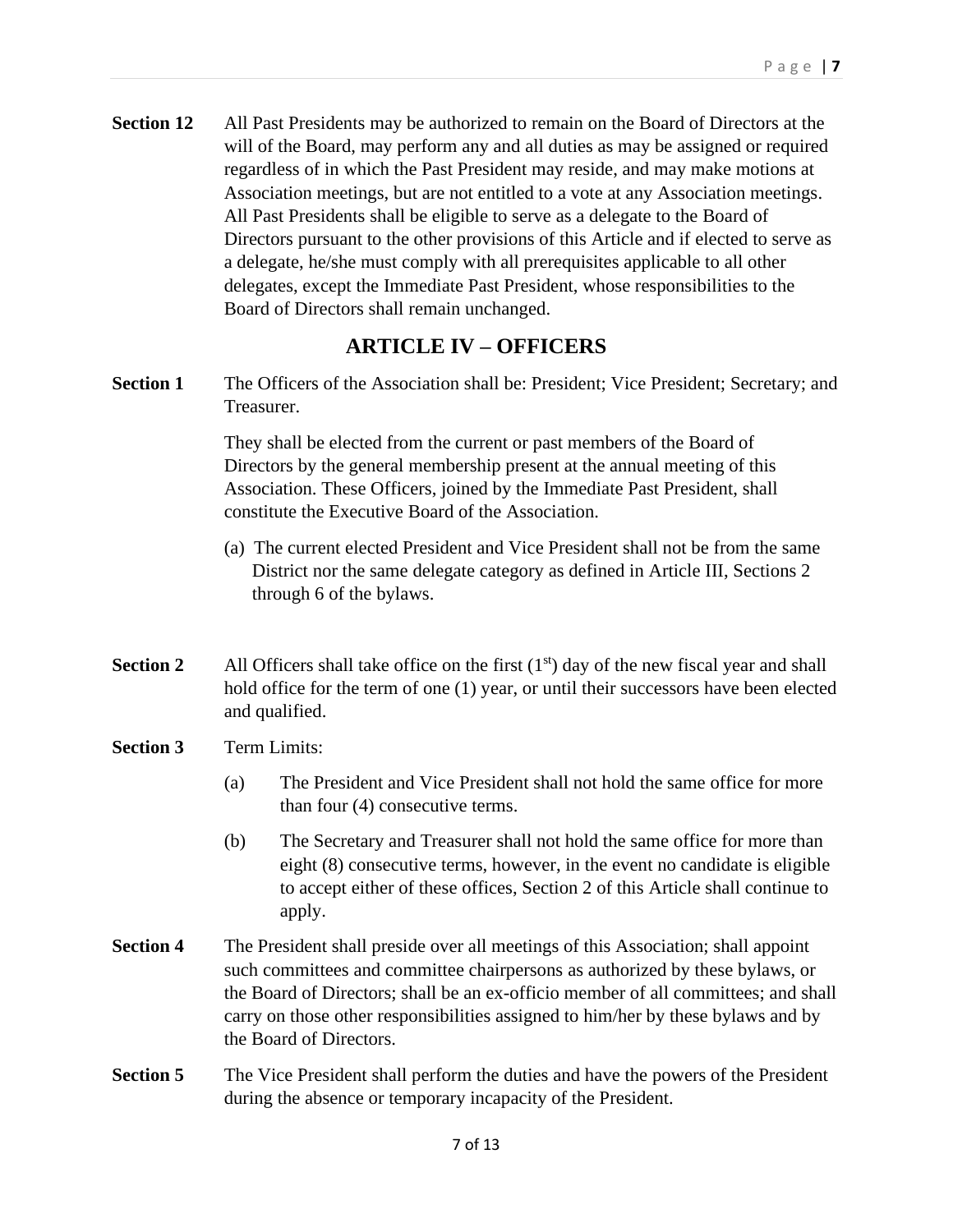| <b>Section 6</b> | The Secretary shall maintain all the Association records, other than financial,     |
|------------------|-------------------------------------------------------------------------------------|
|                  | including the minutes of the meetings; the roster of delegates; and lists of        |
|                  | committees and their members; shall cause notices of meetings to be mailed out      |
|                  | or issued via electronic means; and discharge all the usual functions of the office |
|                  | as required by these by laws and the Board of Directors.                            |

- **Section 7** A Treasurer's report shall be prepared for each Board of Directors and Executive Board meeting; and an annual statement shall be prepared and submitted to an Auditing/Review Committee. The Treasurer shall be bonded.
- **Section 8** All Officers shall also have such powers and duties as required by law.
- **Section 9** The Immediate Past President of this Association shall remain on the Board of Directors following his/her presidency, with all voting privileges, and shall join the elected Officers as a member of the Executive Board.
- **Section 10** Any President or Vice President serving the maximum of four (4) terms, the succeeding officer shall not be a member of the same member organization as the past officer.
- **Section 11** Upon the election of the President, the member organization from which the President originated, shall be entitled to fill the term vacated by the election of the President.
- **Section 12** Any elected Officer (President, Vice President, Secretary or Treasurer) missing three (3) consecutive meetings without due cause, shall be removed from office and a successor appointed by the Board of Directors at that meeting. Request to be excused (with due cause) must be received by the Secretary prior to the day preceding the scheduled meeting.
	- (a) Due cause for missing any regularly scheduled meeting shall be determined by the Board of Directors of this Association on a case-bycase basis with regard to maintaining eligibility to serve in their elected office.
- **Section 13** In the event of resignation, temporary, or permanent incapacitation of the Vice President; Secretary; or Treasurer, the Board of Directors or the Executive Board may appoint any current or past delegate "pro-tem" to that position at the next regularly scheduled meeting until the officer returns to full eligible status, and/or elections are held at the next annual meeting.
	- (a) Any Officer may be removed from Office by a two-thirds (2/3) majority vote of the Board of Directors, for non-performance of duties or by activities determined detrimental to the best interests of the Association.
- **Section 15** The Board of Directors may, by a two-thirds (2/3) vote of the Directors present at any meeting, terminate the membership of an officer, delegate, director-at-large,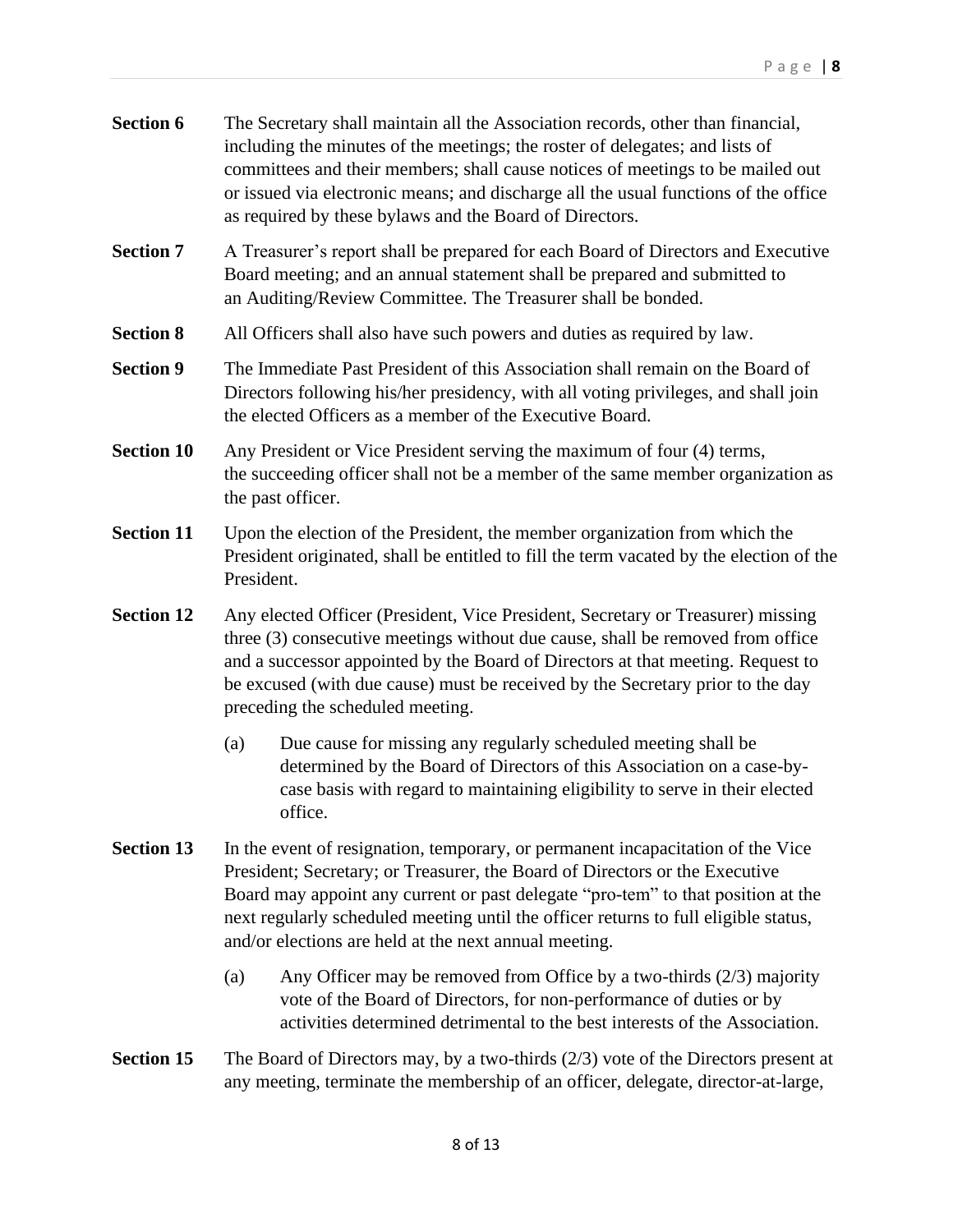or any member upon action determined detrimental to the best interest of the Association.

### **ARTICLE V – VOTING**

- **Section 1** Each member may vote on any matter put to a vote of the members at an annual or special meeting of the members as follows:
	- (a) Each Snowmobile Club, ORV Club, Combined Club, and Commercial member in good standing shall be entitled to one (1) vote at each annual meeting and any special meetings of the members. Club and business representatives must have written authorization, on club or business letterhead, to cast his/her vote on behalf of such clubs or businesses.
	- (b) Each Individual and Life Members in good standing shall be entitled to one (1) vote at each annual meeting and any special meetings of the members.
	- (c) Each Family member in good standing shall be entitled to two (2) votes at each annual meeting and any special meetings of the members. A single ballot will be collected from each of the two (2) adult members at the time of voting.
	- (c) Honorary memberships are not entitled to a vote at any Association meetings.
	- (d) Voting at annual and special meetings of the members shall be accomplished by attending these meetings in person. Proxy votes shall not be allowed.
	- (e) Dues must be paid in full before the last day of the month preceding the month in which the annual or special meeting is held to be in good standing and eligible to vote at these meetings.
	- (f) Voting by mail may be permitted for special meetings if approved by twothirds (2/3) of the delegates present at any scheduled Board of Directors meeting. No voting for any Officer position shall be permitted by mail. The thirty (30) day notice requirement is waived when voting by mail. Return ballots must be postmarked not later than forty-five (45) days after the original mailing.
	- (g) Members eligible to cast a ballot in more than one (1) category shall be limited to one (1) vote per category of membership.
- **Section 2** Each qualified delegate in attendance at any Board of Directors meeting shall be entitled to one (1) vote.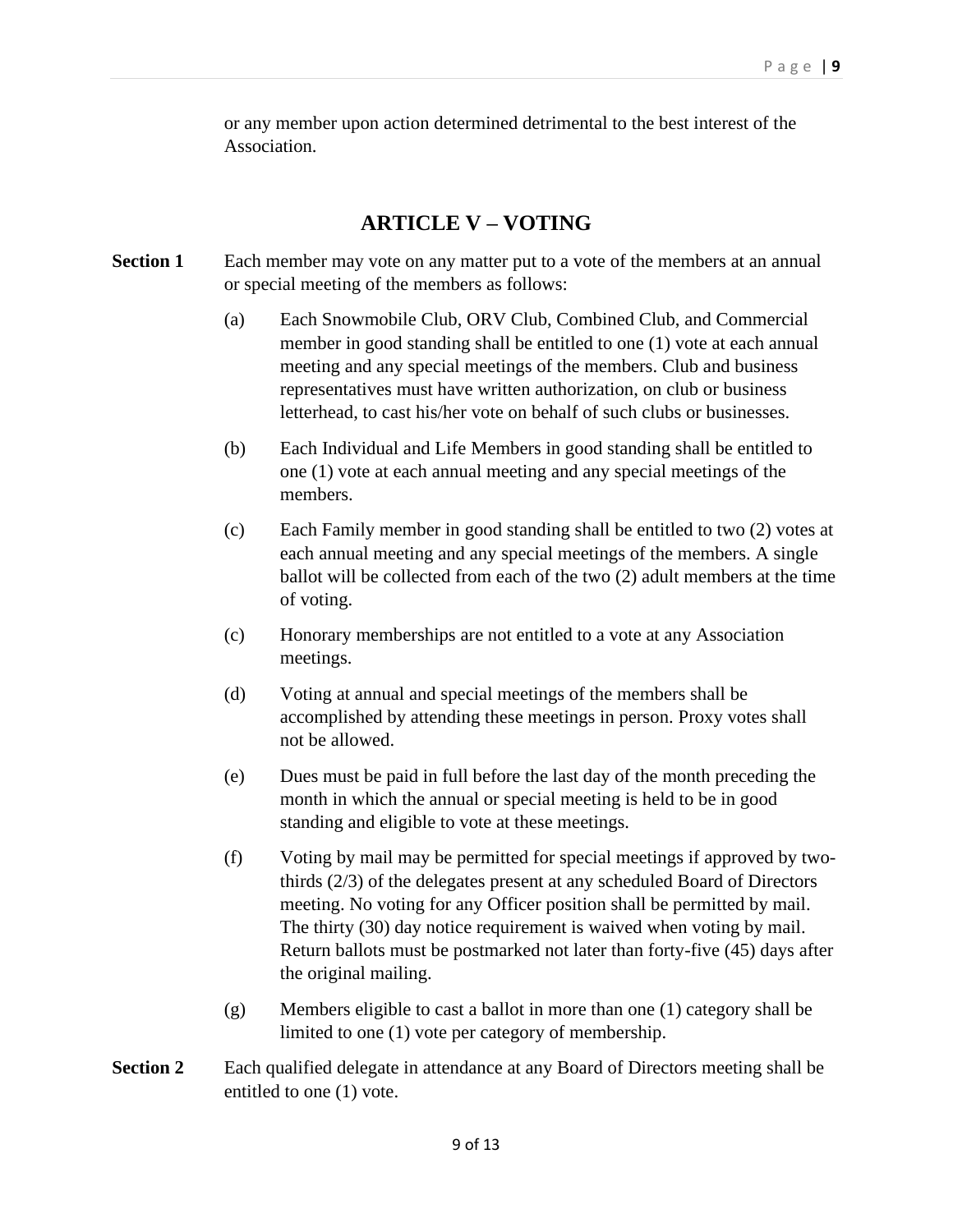**Section 3** The President may not vote at any member or Board of Director meetings, except to break a tie vote.

#### **ARTICLE VI – DUES**

- **Section 1** The amount of membership dues for all categories of members shall be determined by the Board of Directors.
- **Section 2** All memberships shall begin on the first day of the month following the Association's acceptance of the membership dues and application. All membership (other than Life memberships) must be renewed, and all dues paid, every twelve (12) months thereafter.
- **Section 3** The amount of membership dues will be based on the needs of the Association, to maintain proper funds to supply the members with the items necessary for a successful Association.
- **Section 4** The Association Treasurer shall deposit all Life membership dues in a special fund called the "Life Membership Fund." The Executive Board shall have custody of the Life Membership Fund, invest it, and reinvest it in Class A Securities, all to the best interest of the Life Membership and the Association.

At the beginning of each Association fiscal year, the Executive Board shall transfer to the Association treasury, an amount that they determine is necessary to cover the Association's cost of maintaining these memberships.

#### **ARTICLE VII – MEETINGS**

- **Section 1** The annual meeting of the members of this Association shall be held at a time and place designated by the Board of Directors. Written notice of said annual meeting shall be posted at least thirty (30) days in advance, as well as printed in the Association's Newsletter, or other approved publication.
- **Section 2** Special meetings of the members of this Association may be called by the Board of Directors or President by giving at least thirty (30) days' notice of the time, place, and purpose of such meeting.
- **Section 3** The members in attendance at any annual or special meeting of this Association shall constitute a quorum, provided that a majority of the current officers or Board of Directors is also present.
- **Section 4** The Board of Directors shall meet at least two (2) times during the fiscal year, once in the Spring and once in the Fall. Meetings of the Board of Directors shall be held at such time and place as may be, from time to time, fixed by resolution of the Board of Directors, or as may be specified in the notice of the meeting. A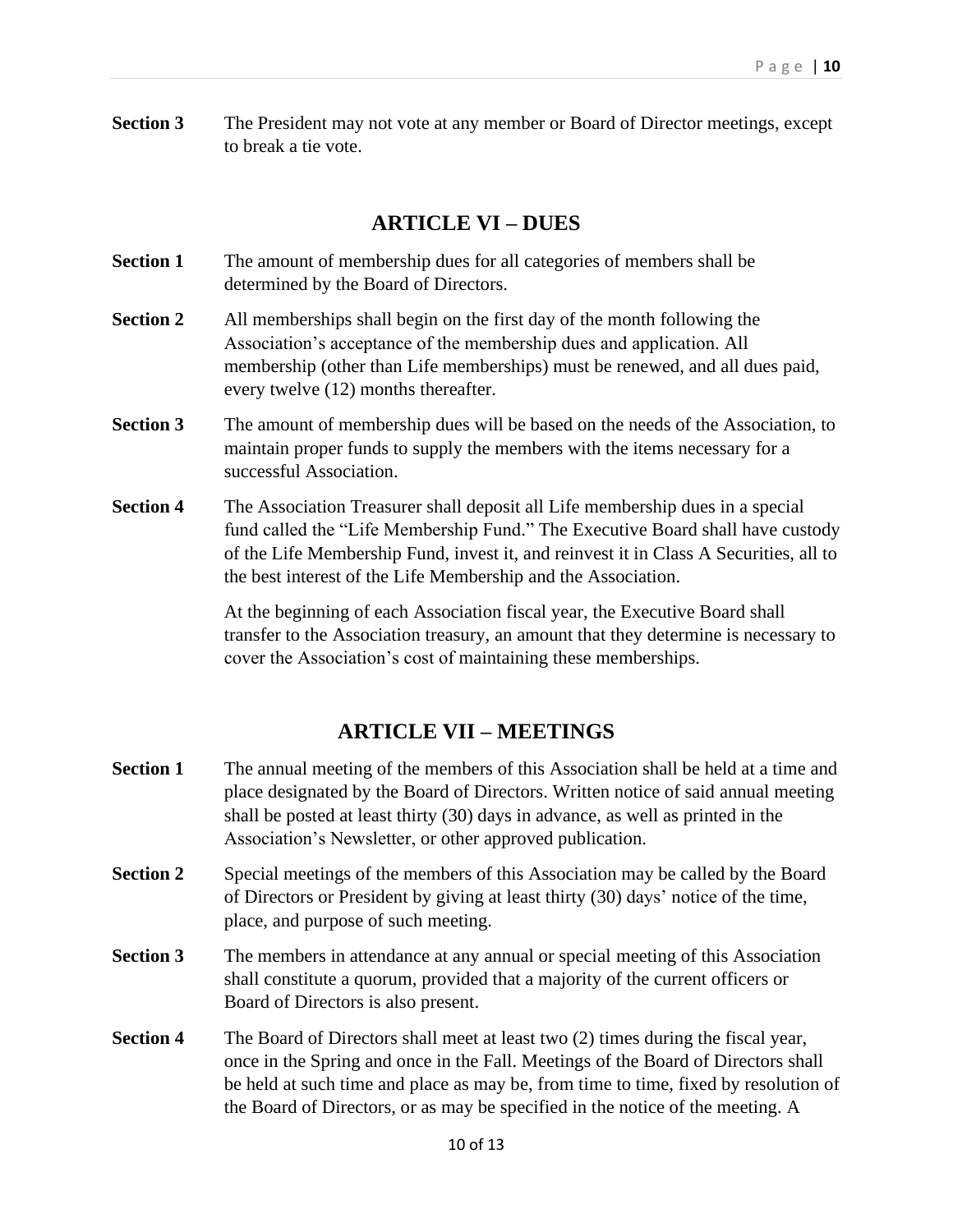Board of Directors meeting may be placed on the agenda of the annual meeting of the members if deemed necessary for the transaction of Association business. A simple majority shall constitute a quorum at all Board of Directors meetings.

**Section 5** The Secretary shall call a special meeting of the Board of Directors upon request of either the President or any three (3) delegates.

## **ARTICLE VIII – CONDUCT OF MEETINGS**

- **Section 1** All meetings of this Association shall be conducted under procedures prescribed in Robert's Rules of Order.
- **Section 2** The order of business for all meetings, except the annual general membership meeting, shall be:
	- I. Call to Order;
	- II. Welcome & Overview (without comments);
	- III. Roll Call;
	- IV. Approval of Agenda;
	- V. Minutes of Previous Meeting;
	- VI. Treasurer's Report & Payment of Bills;
	- VII. Communications;
	- VIII. Standing Committee Reports (except Trails);
		- IX. Other Committee Reports;
		- X. Old Business;
		- XI. New Business;
	- XII. (XII) Trails & Advisory Committee Reports;
	- XIII. Public Comment;
	- XIV. Time & Location of Next Meeting;
	- XV. Adjournment.

## **ARTICLE IX – COMMITTEES & BOARDS**

- **Section 1** The Standing Committees of this Association shall consist of: (I) Legislation; (II) Trail Coordination; (III) Membership; (IV) Publications.
- **Section 2** Special Committees may be authorized by the Board of Directors or appointed at the will of the President.
- **Section 3** The General Membership may serve on any Standing Committee. The President shall appoint chairpersons to each Standing Committee.
	- (a) Past Presidents may serve on any committee at the will of the President and may serve as chairperson of any committee except Standing Committees, unless the Past President is an elected member of the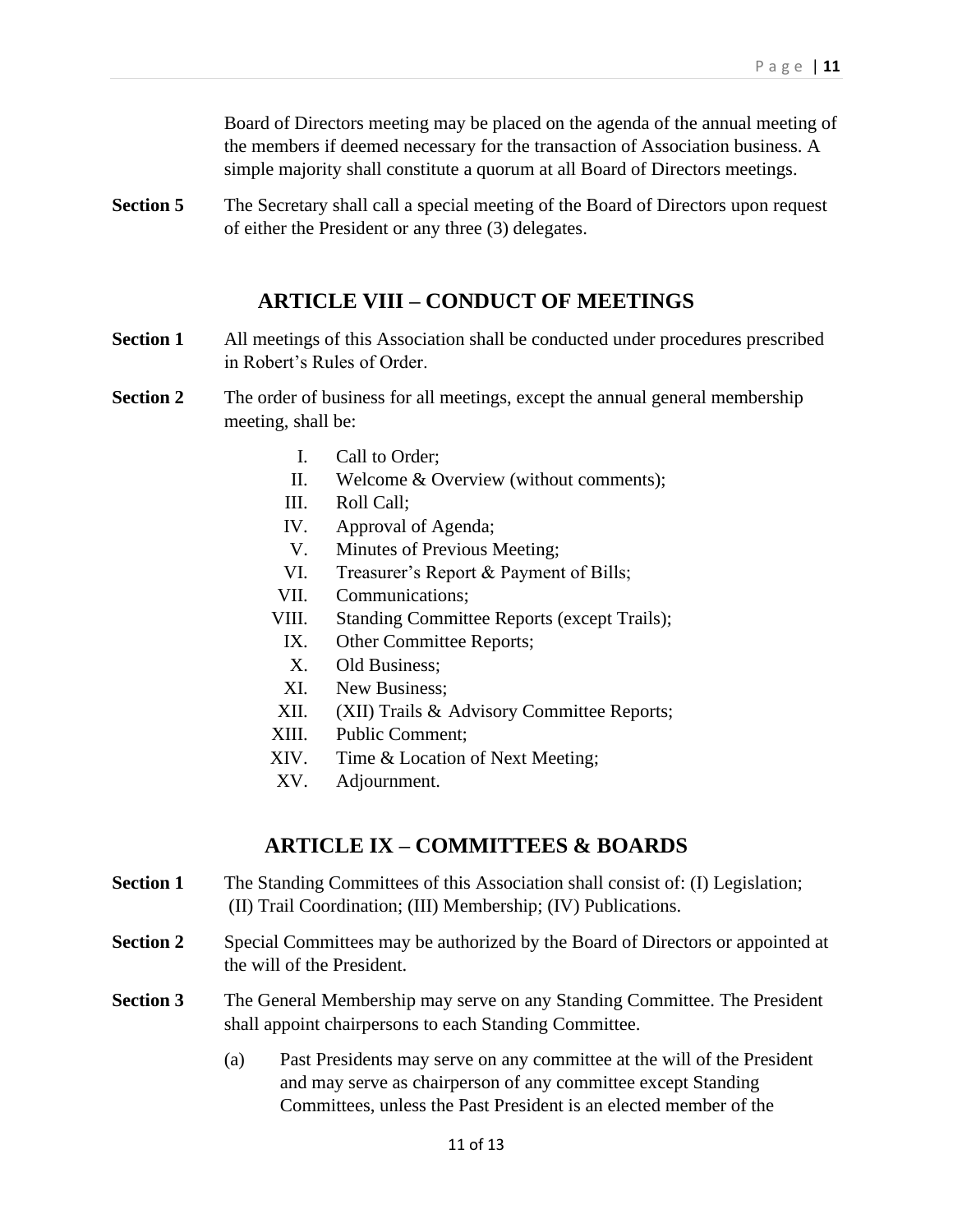Executive Board. Past Presidents can perform all other duties and/or assignments with approval of the Board of Directors.

- (b) The chairperson of each committee will, when necessary, conduct a meeting or his/her committee at least thirty (30) minutes prior to each Executive Board and/or Board of Directors meeting.
- (c) Officers shall be considered members of all committees but shall not serve as chairperson of any committee, except in the absence of the appointed chairperson.

## **ARTICLE X – ELECTION PROCEDURE**

- **Section 1** Nominations for Officers shall be made at the annual meeting of this Association from the floor, by the membership, as prescribed by these bylaws.
- **Section 2** For the years subsequent to the initial organization of the Association, a Nominating Committee shall prepare an official ballot for those candidates seeking office.
- **Section 3** At the annual meeting, a tally committee of at least three (3) members shall be appointed by the Board of Directors, to count the official ballots and announce the names of those elected to office.
	- (a) The existing Nominating Committee is charged with this duty.

## **ARTICLE XI – CONTRIBUTIONS TO OTHER ORGANIZATIONS**

**Section 1** This Association shall not donate any money to any other organization, whether charitable or non-profit, except as provided in this Article. In the event that it becomes necessary that this Association be dissolved for reasons such as nonparticipation by its members or lack of funds, then the Association's assets, real and personal, shall be distributed in accordance with Article XII of the Association's Articles of Incorporation.

## **ARTICLE XII – AMENDMENTS**

**Section 1** These bylaws may be amended by a majority vote of the membership at the annual or special meeting of the general membership. The voting may be conducted at such meetings provided notice of such changes are provided to the members in the Association's Newsletter or other approved publication at least thirty (30) days prior to such meeting.